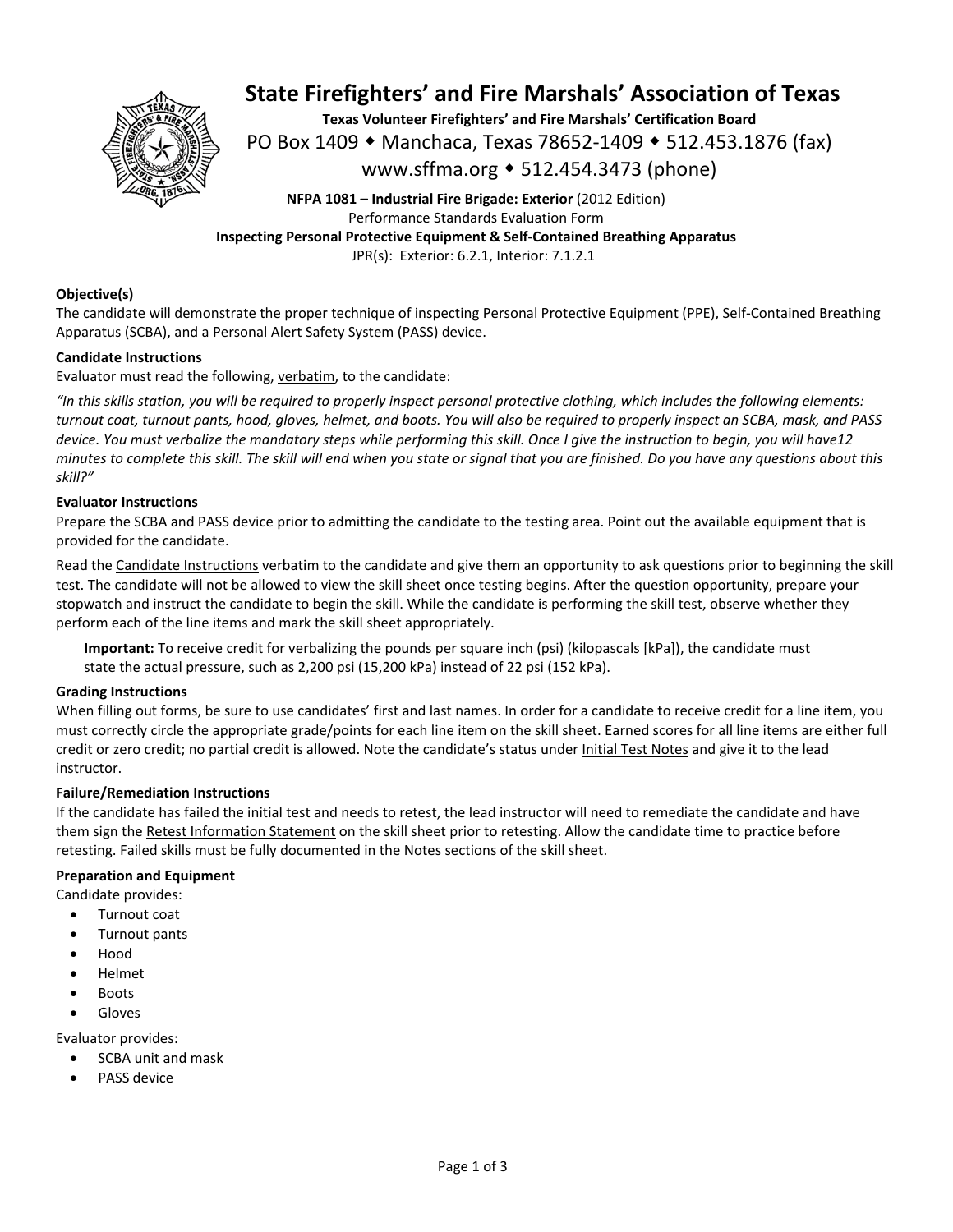

### **State Firefighters' and Fire Marshals' Association of Texas**

**Texas Volunteer Firefighters' and Fire Marshals' Certification Board** 

PO Box 1409 • Manchaca, Texas 78652-1409 • 512.453.1876 (fax)

### www.sffma.org 512.454.3473 (phone)

**NFPA 1081 – Industrial Fire Brigade: Exterior** (2012 Edition) Performance Standards Evaluation Form **Inspecting Personal Protective Equipment & Self‐Contained Breathing Apparatus** 

JPR(s): Exterior: 6.2.1, Interior: 7.1.2.1

| Circle One:                                                                                                                                       | Interior | Exterior                      |                                 |  |  |
|---------------------------------------------------------------------------------------------------------------------------------------------------|----------|-------------------------------|---------------------------------|--|--|
|                                                                                                                                                   |          |                               |                                 |  |  |
| Evaluation Location:                                                                                                                              |          |                               | Date:                           |  |  |
| Evaluator 1 Name:                                                                                                                                 |          |                               | <b>Retest Evaluator 1 Name:</b> |  |  |
| Evaluator 1 Signature:                                                                                                                            |          | Retest Evaluator 1 Signature: |                                 |  |  |
| Evaluator 2 Name:                                                                                                                                 |          |                               | Retest Evaluator 2 Name:        |  |  |
| Evaluator 2 Signature:                                                                                                                            |          |                               | Retest Evaluator 2 Signature:   |  |  |
| Evaluators may not ovaluate a skill if a sonflict of interest oviets. A sonflict may be defined as an interest that affects, or annoars likely to |          |                               |                                 |  |  |

Evaluators may not evaluate a skill if a conflict of interest exists. A conflict may be defined as an interest that affects, or appears likely to affect the judgment or conduct of an individual associated with the skills testing process. An evaluator may not participate in the skills testing process for an immediate family member, classmate, or if he/she was the class instructor for the skill.

### **Skill Performance Criteria: Live Fire Scenario – PPE & SCBA**

#### *\*Bold text denotes a life-safety item that must be successfully completed to pass the skill.*

| Turnout Coat and Pants (includes verbalizing each step)                                            |              | <b>Initial Test</b> |              | <b>Retest</b> |  |
|----------------------------------------------------------------------------------------------------|--------------|---------------------|--------------|---------------|--|
| Checks to ensure buckles and snaps function properly                                               |              | 0                   | $\mathbf{1}$ | $\Omega$      |  |
| Checks to ensure that all liners are secure and in place                                           |              | $\Omega$            | $\mathbf{1}$ | $\Omega$      |  |
| Checks label for conformance with standard (NFPA 1971)                                             |              | $\Omega$            | $\mathbf{1}$ | $\mathbf 0$   |  |
| Checks for tears, worn areas, and reflective trim                                                  |              | 0                   | $\mathbf{1}$ | $\Omega$      |  |
| Checks for cleanliness                                                                             |              | 0                   | $\mathbf{1}$ | $\Omega$      |  |
| Helmet (includes verbalizing each step)                                                            |              |                     |              |               |  |
| Checks for cracks, burns, melting, and excessive wear to shell and face shield                     |              | 0                   | $\mathbf{1}$ | $\mathbf 0$   |  |
| Checks for frayed or improperly attached inner webbing                                             |              | $\Omega$            | $\mathbf{1}$ | $\mathbf 0$   |  |
| Checks for condition of earflaps                                                                   |              | 0                   | $\mathbf{1}$ | $\Omega$      |  |
| Checks chinstrap for fraying or malfunction                                                        |              | 0                   | $\mathbf{1}$ | $\mathbf 0$   |  |
| Gloves (includes verbalizing each step)                                                            |              |                     |              |               |  |
| Checks for holes, rips, separating seams, and excessive wear                                       |              | 0                   | $\mathbf{1}$ | $\mathbf 0$   |  |
| Checks for flexibility and burns                                                                   | $\mathbf{1}$ | $\Omega$            | $\mathbf{1}$ | $\Omega$      |  |
| Hood (includes verbalizing each step)                                                              |              |                     |              |               |  |
| Checks for holes, rips, tears, or burns                                                            | 1            | 0                   | $\mathbf{1}$ | $\mathbf 0$   |  |
| Boots (includes verbalizing each step)                                                             |              |                     |              |               |  |
| Checks for cracks, holes, tears, cleanliness, and condition of sole                                | $\mathbf{1}$ | 0                   | $\mathbf{1}$ | $\Omega$      |  |
| Inspecting SCBA and PASS device (includes verbalizing each step)                                   |              |                     |              |               |  |
| Inspects facepiece body, lens, and seal for cracks, warping, or other damage                       |              | 0                   | $\mathbf{1}$ | $\Omega$      |  |
| Checks facepiece straps for rips, tears, or other evidence of deterioration                        |              | $\Omega$            | $\mathbf{1}$ | $\Omega$      |  |
| Checks cylinder strap condition and assembly                                                       |              | $\Omega$            | $\mathbf{1}$ | $\Omega$      |  |
| Checks condition of cylinder                                                                       |              | $\Omega$            | $\mathbf{1}$ | $\Omega$      |  |
| Checks cylinder gauge and verbalizes actual psi (kPa) (e.g., states 2,200 [15,200], not 22 [152])  |              | Fail                | Pass         | Fail          |  |
| Turns cylinder valve on fully and listens for alarm                                                |              | Fail                | Pass         | Fail          |  |
| Checks remote pressure and verbalizes actual psi (kPa) (e.g., states 2,200 [15,200], not 22 [152]) |              | Fail                | Pass         | Fail          |  |